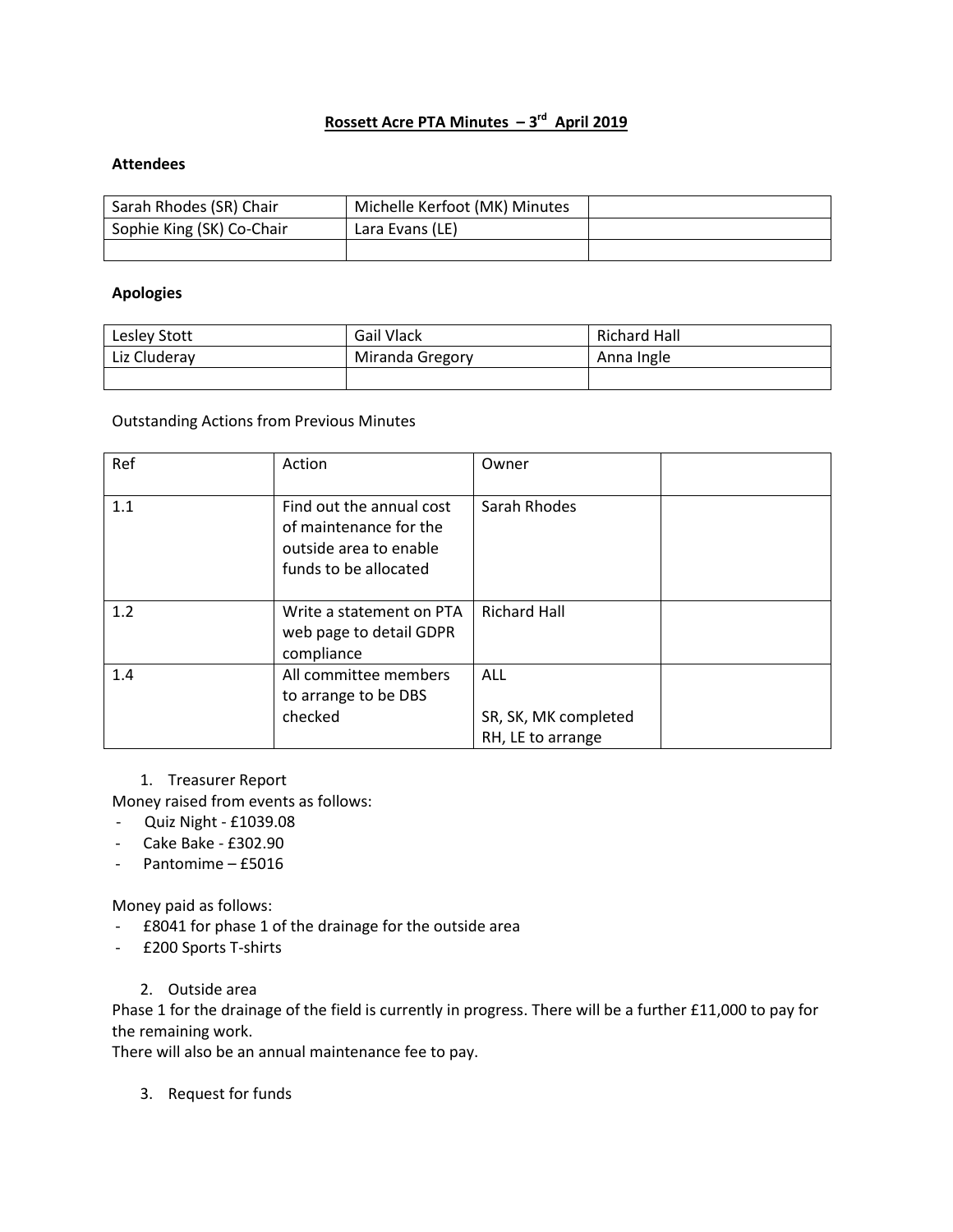There has been a request for funds from Miss Christie who would like to improve the Home Corner in reception. She has asked for a kitchen which has been gifted by Sophie King but would also like a mini sofa and cushions.

It was suggested that once we know what is required we may be able to put a plea out to parents and the local community to source what is required.

Mrs Ingle requested £50 per class to assist in learning about budgeting. Mrs Ingle is giving this request some more consideration as it was felt this would be a large amount to donate to be spent on small purchases.

**AP 2.1** – SR to speak to Miss Christie to find out exactly what items are wanted for both reception classes.

4. PTA Garage and Container

The PTA garage is leaking on one side and is in need of some repair. It was also agreed that more suitable storage solutions for both the garage and container are required. We are also currently storing the large stage in the garage. The PTA no longer has any use for the stage and also believe that it is not fit for purpose/ safe to use. There is potential to weigh the stage in for scrappage. Once space has been created and the leak fixed shelving units can be purchased for the garage and rails for the container.

AP 2.2 – SR to advise Mrs Penhale that we will be disposing of the large stage by the end of summer. AP 2.3 – SR to arrange for Red Kite Maintenance to quote for garage leak

5. Summer Fair

Mrs Ingle has asked for the teacher jobs to be provided in advance so that a rota can be arranged now. The summer fair committee is Sophie King, Lara Evans and Miranda Gregory.

AP 2.4 – LE/ SK to liaise with Mrs Ingle for teacher jobs asap

6. New starters evening

This is being held on 16<sup>th</sup> May. Sarah Rhodes, Michelle Kerfoot and Lara Evans all volunteered to support the event.

AP 2.5 – SR to get new intake numbers and purchase books

AP 2.6 – SR to speak to Gail Vlack about selling second had uniform at the event.

7. Recycling

A general discussion was held about how the PTA can reduce waste in particular the use of polystyrene cups at events. All agreed that we want to move away from the use of polystyrene. This will require further discussion.

8. School have raised a concern that some children as not donating their £1 for casual dress at half term and are instead keeping this money to spend at the cake bake.

AP 2.7 SR to discuss with Mrs Penhale to explore changing the non uniform day to the end of term.